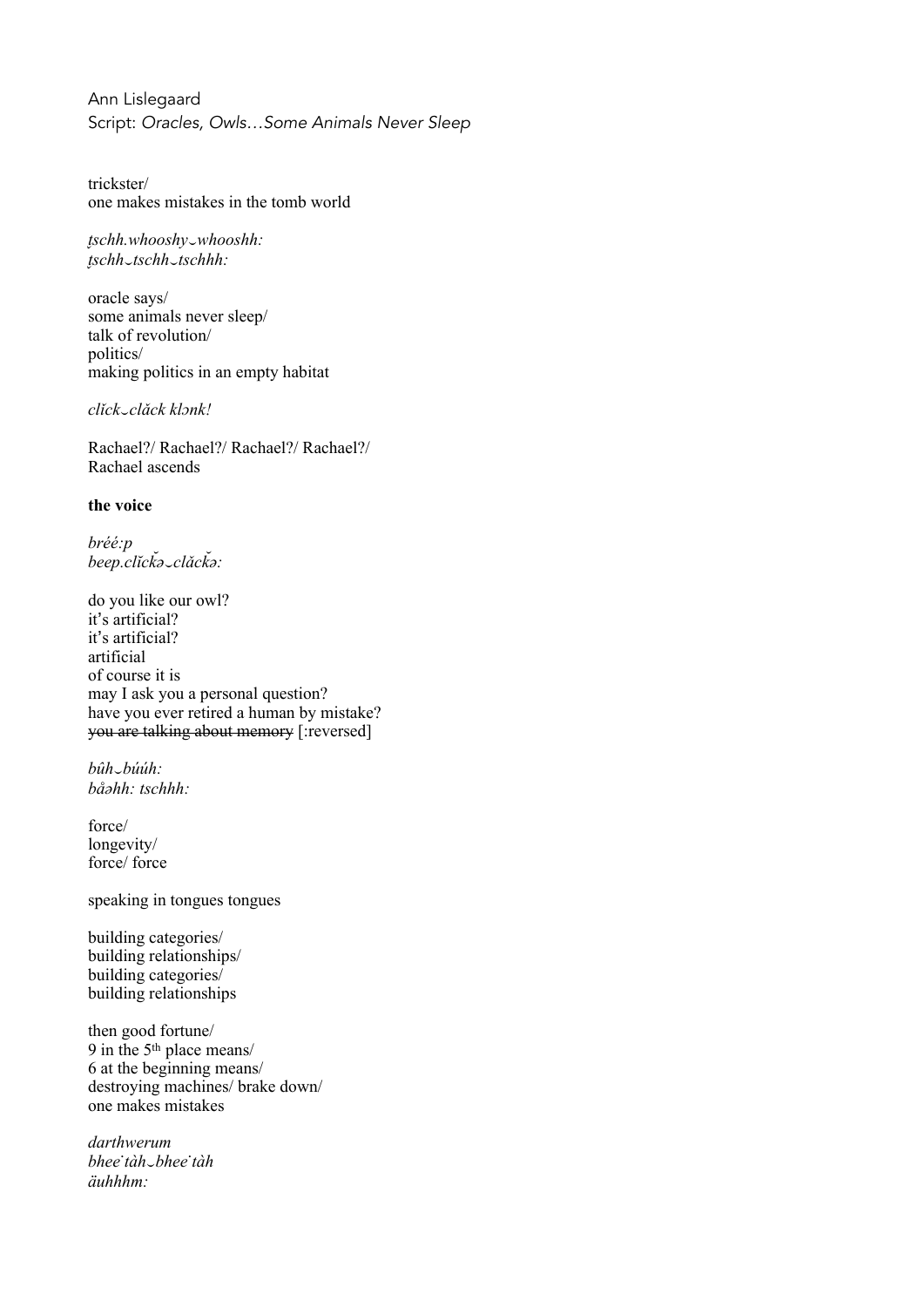fjerne planeter/ fjerne planeter

trickster/ language/ dead machines/ artificial/artificial/ of course it is

click\_clàck click\_clàck béép-p béép-p

if these words are heard/ they might not be believed/ fupmager

hwăhwhăh\_whiihhhh:!

the oracle says/ there are secrets beneath things/ within us and in the almost human

whòòshi\_whòòsh\_whùh brreepbŭb! brreebŭp! döhp\_döhp\_döhp

gender on distant planets/  $echo$  echo

there is still somewhere one has to go/ destroying space stories

royh\_wóó?  $tschp!$ 

ascending dust stricken dark stairs/ making spirals in a dusty matrix/ spirals false memories are like stones [:reversed]

whăp ah ahh:

struggle

rhomading! rhomading! djæ\_djæ\_djæ

speaking in tongues/ dust early morning/ fire in the lake

click\_clàck\_click\_clàck\_těk\_těk\_těk

beep\_beep\_beep whéé:uh!

khraah-x! schhschhp. tschhtschh:

deep thunder rolled round their shores burning with the fire of the Orc morphology, longevity, incept dates  $doth$  no doth no